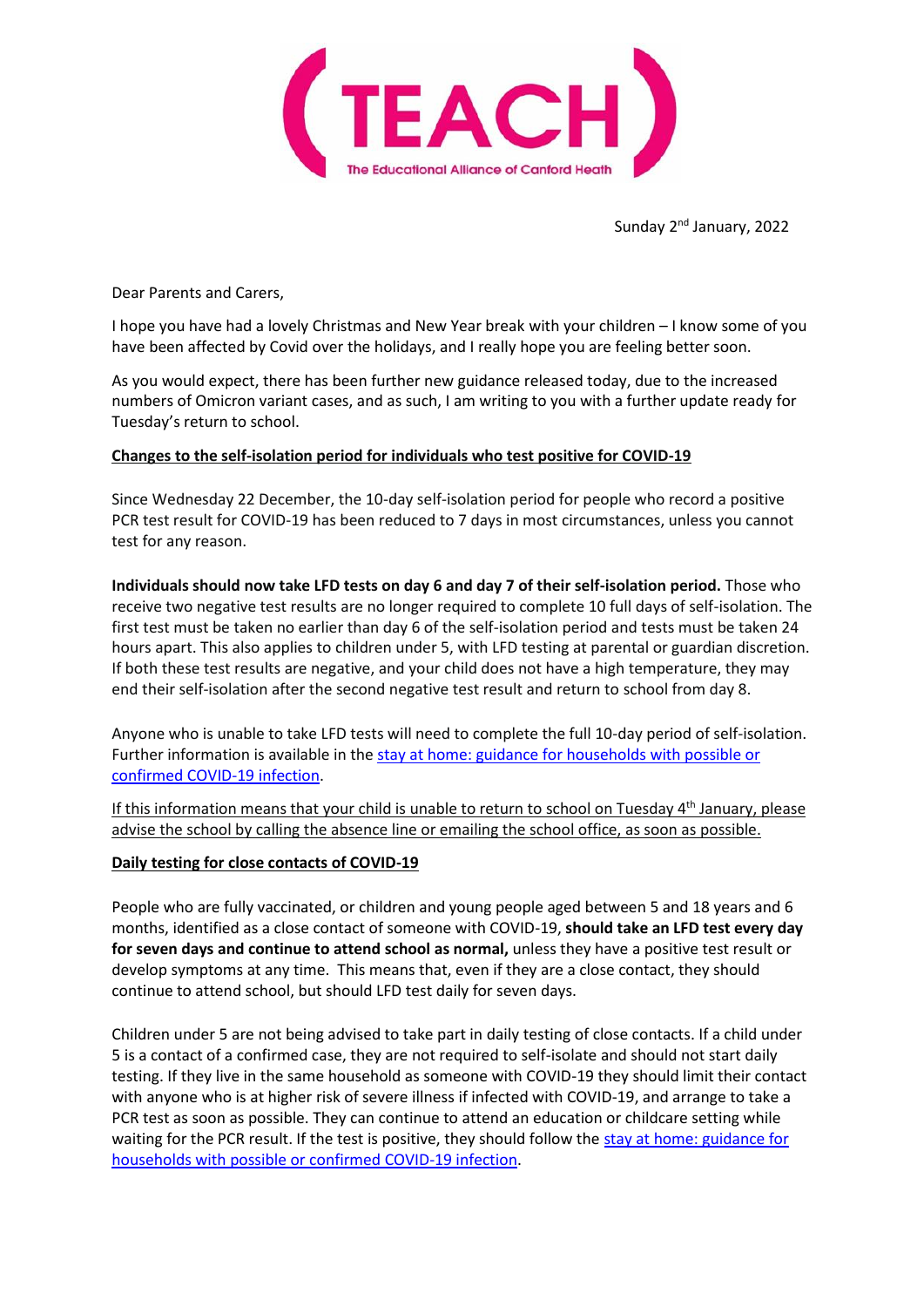# **JCVI advice on vaccination for at-risk 5 to 11 year olds**

On Wednesday 22 December, the government accepted advice from the Joint [Committee](https://www.gov.uk/government/news/jcvi-issues-new-vaccination-advice-for-children-and-young-people?utm_source=2%20January%202022%20C19&utm_medium=Daily%20Email%20C19&utm_campaign=DfE%20C19) on Vaccination and [Immunisation](https://www.gov.uk/government/news/jcvi-issues-new-vaccination-advice-for-children-and-young-people?utm_source=2%20January%202022%20C19&utm_medium=Daily%20Email%20C19&utm_campaign=DfE%20C19) (JCVI) that a primary course of vaccination should be offered to children aged 5 to 11 years old who are in a clinical risk group, or who are a household contact of someone (of any age) who is immunosuppressed. The NHS is working through updated guidance and will set out how this is going to be operationalised shortly.

Vaccines are our best weapon against this virus and our booster programme has accelerated rapidly, with almost 30 million doses of boosters or third doses administered, and more than half of adults jabbed, securing vital protection. Vaccination reduces the likelihood of infection, helps break chains of transmission and is safe and effective – so we encourage all those eligible to consider taking up the offer.

# **Updated guidance on the use of face coverings in education settings**

From today, Sunday 2 January, it is recommended that face coverings are worn in classrooms where pupils in year 7 and above are educated. **Face coverings are not recommended for primary school pupils.** The advice is short term only, in line with previous guidance that recommends face coverings for all adults in communal areas of all settings, including primary schools. So adults in all our schools will be wearing their face coverings in all communal areas, except in classrooms when teaching. The advice for secondary schools on face coverings in classrooms will be in place until Wednesday 26 January, when Plan B regulations are currently scheduled to expire, at which point it will be reviewed. **Parents/carers are asked to wear face coverings at school drop off and collection (due to the crowds) and also if entering the school site. Thank you for your co-operation with this.**

# **School attendance and remote learning possibilities**

The DfE has recognised that the high rates of COVID-19 may cause difficulties with the availability of staff. Our shared priority is to keep our schools open and children and young people continuing faceto-face education. Where workforce issues arise, we may need to use existing teaching, temporary and support staff more flexibly where required to ensure that we remain open, (including using nonteaching staff to cover, if required). As pupils do not need to be kept in consistent groups, we may need to consider combining classes. As always, we will do all we can to ensure we keep our schools and classes open, safe and being taught to the highest standards. However, like the rest of the country, we have seen high numbers of staff absence and positive cases over the holidays, and this may affect our ability to staff the school in exactly the same way. Thank you for your patience with this unavoidable situation. We will be constantly risk assessing to ensure the school can run safely, and will only move to remote learning if no other suitable options are available.

## **LFD testing on Tuesday 4th January**

Although not statutory, you may recall that I asked if you would please be prepared to support your child (aged 5 and upwards) in taking an LFD test either Monday evening or Tuesday morning, before they return to school. This will provide us with the best start to the term, ensuring that any asymptomatic children who have Covid do not attend school. Obviously, if your child has symptoms, they should not attend, and must book a PCR test. I would really appreciate it if you are able to support with this voluntary LFD testing. Thank you.

Thank you for taking the time to read the new guidance. I will be updating the main Risk Assessment shortly and this will be available on the school websites during the week.